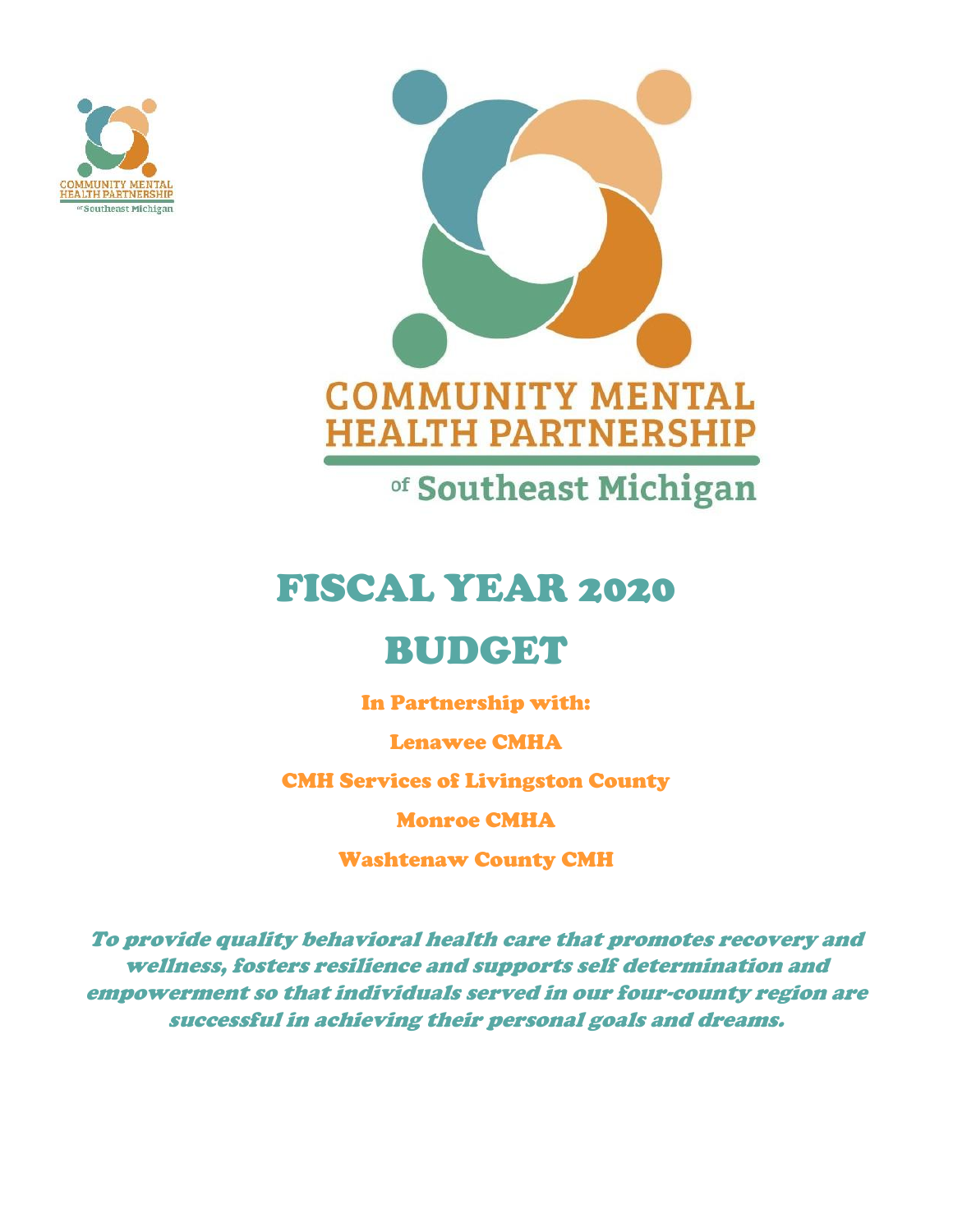## Mission, responsibilities and budget development approach

Community Mental Health Partnership of Southeast Michigan shall be responsible for the operation of the Concurrent 2015(b)/(c) Waiver, SUD Community Grant, the Healthy Michigan Plan, Autism Benefit under iSPA, and other public funding within its designated service area. The PIHP shall also be responsible for the development of the service delivery system and the establishment of sufficient administrative capabilities to carry out the requirements and obligations of the Specialty Services contract.

## **Community Mental Health Partnership of Southeast Michigan's areas of responsibility includes:**

Financial Management Service Delivery System Development Oversight Monitoring of the following delegated functions *Access Assurance Provider Network Services Quality Assessment/Performance Improvement Service and Utilization Management Customer Services* Regulatory Management – Corporate Compliance PA 500 and Application for Participation Requirements SUD Treatment and Prevention Services and special funding requirements Adherence to all Contract Attachments including SUD Policy Manual

### Revenue for FY2020

*State Plan/ B3 Medicaid Capitation (Mental Health and SUD services) Habilitation Supports Waiver Childrens Waiver SED Waiver Autism Benefit Healthy Michigan Plan SUD Community Grant Funds PA 2 Funds (governed by Oversight Policy Board)*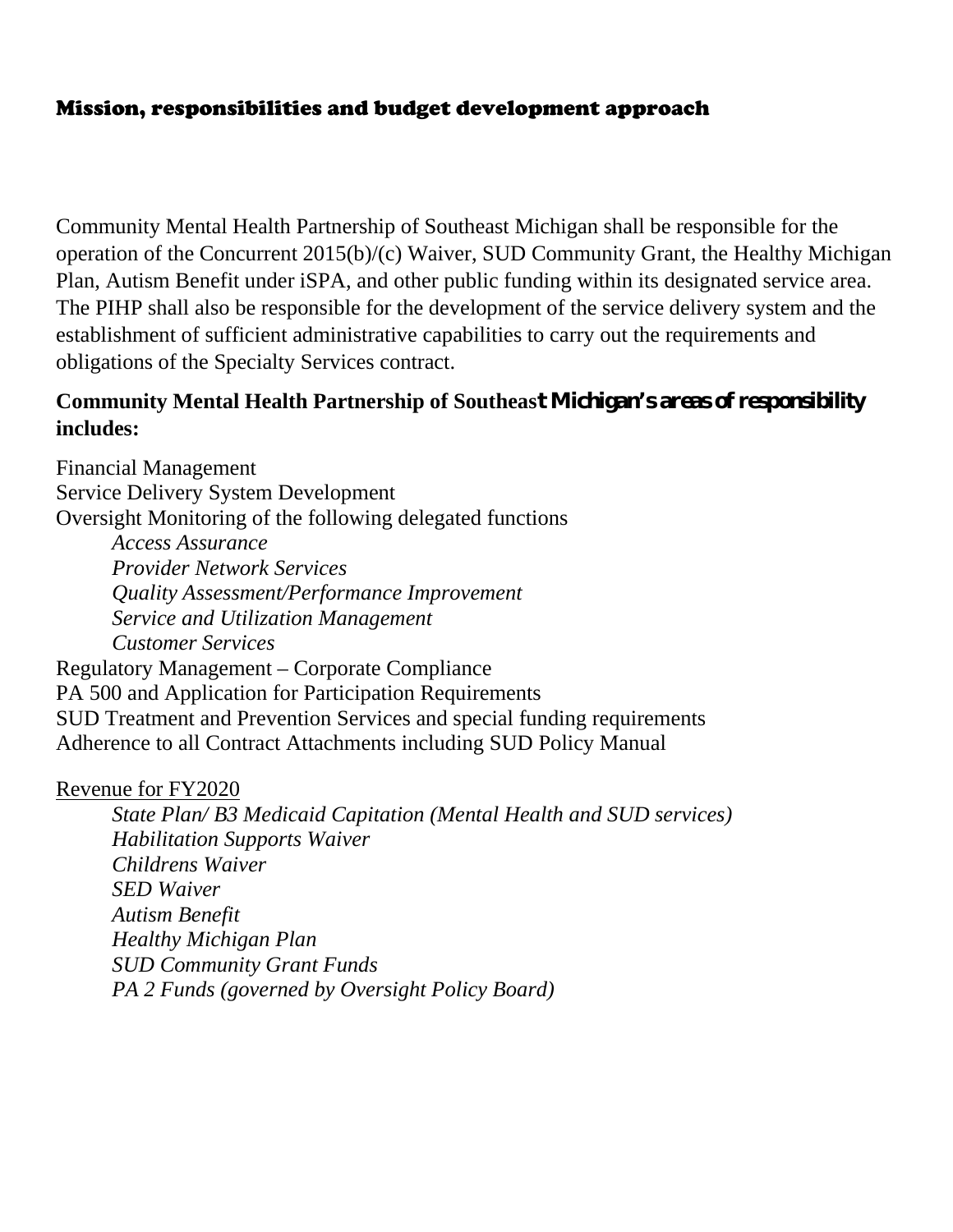

# **Fiscal Year 2020 Preliminary Budget Objectives, Assumptions and Strategies**

Community Mental Health Partnership of Southeast Michigan is using the following objectives, assumptions and strategies to prepare the beginning FY20 budget to be presented at the September 2019 board meeting. Amends will be presented throughout the year to recognize any changes in assumptions or contractual obligations and updates to PIHP rates established by MDHHS.

#### CMHPSM FY20 Budget Objectives:

- 1. Fiscal Year 2020 budget will be presented at the September 2019 Board of Directors meeting.
- 2. The proposed budget will uphold the mission and vision of CMHPSM.
- 3. The fiscal year 2020 budget will deliver a responsible balance of financial management, oversight monitoring, regulatory management, an accountable service delivery system, and an adherence to the contracts entered into with the Michigan Department of Health and Human Services (MDHHS).

#### CMHPSM FY20 Assumptions:

- 1. The preliminary budget will use the fiscal year 2020 rates applied to Traditional Medicaid Eligibles and HMP Enrollees listings for the CMHPSM region.
- 2. CMHPSM will trend those Traditional Medicaid Eligibles and HMP Enrollees from the most current listing to apply the rates.
- 3. The Risk-Based Funding Allocation Model that provides an actuarially sound model using the risk weights will be used to establish the CMHSP allocation of Medicaid and Healthy Michigan Plan Capitated expenditures. Projections of Waiver allocations will be based on the most current utilizations for CMHSP expenditures. Autism allocations will be based on the prior rolling fiscal year utilization.
- 4. Administrative expenditures will be based on fiscal year 2019 actual year to date information updated with the board approved salary schedule and any projected increases in fringes/contracted services.

#### CMHPSM Strategies:

- 1. CMHPSM will collaborate with CMHSP's to establish a consistent and reasonable methodology to balance the budget as a PIHP in whole.
- 2. CMHPSM has coordinated with CMHSP's to review current year budgets and actual expenditures.
- 3. A shared decision model will be utilized to complete the fiscal year 2020 budget to be presented to the board for approval.
- 4. CMHPSM will collaborate with the CMHSP's to identify key areas to increase revenue and reduce expenditures.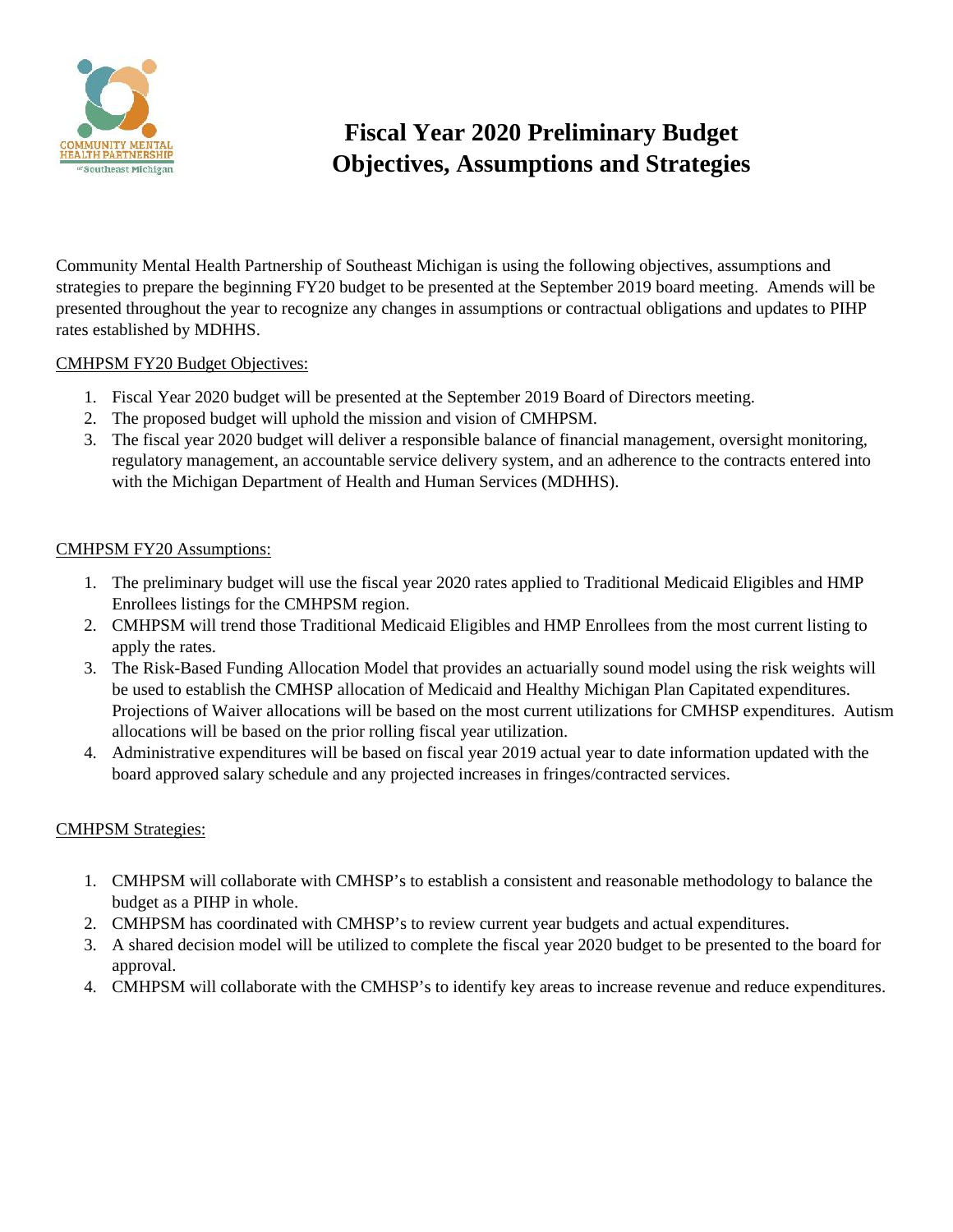# **Fiscal Year 2020 Budget Overview**

Total Revenues Projected for FY2016 for all fund sources:

### \$186,109,421

Partnership Capitated Allocations for Medicaid and HMP:

| Lenawee CMHA                                   | \$20,418,362 |
|------------------------------------------------|--------------|
| CMH Services of Livingston County \$30,425,637 |              |
| Monroe CMHA                                    | \$31,294,417 |
| <b>Washtenaw County CMH</b>                    | \$75,690,255 |

Substance Use Disorder Prevention and Treatment (by County):

| Lenawee                                   | \$2,205,015 |
|-------------------------------------------|-------------|
| Livingston                                | \$1,957,859 |
| Monroe (managed by CMHPSM)                | \$2,088,693 |
| Washtenaw (managed by CMHPSM) \$6,223,491 |             |
| <b>State Targeted Response</b>            | \$974,954   |
| <b>State Opioid Response</b>              | \$1,116,363 |

Other Contractual Costs \$8,082,515

Hospital Rate Adjuster **HICA** Local Match

Administrative Costs \$4,138,594

Salary and Fringe **Contracts** Infrastructure (space and systems) Training Supplies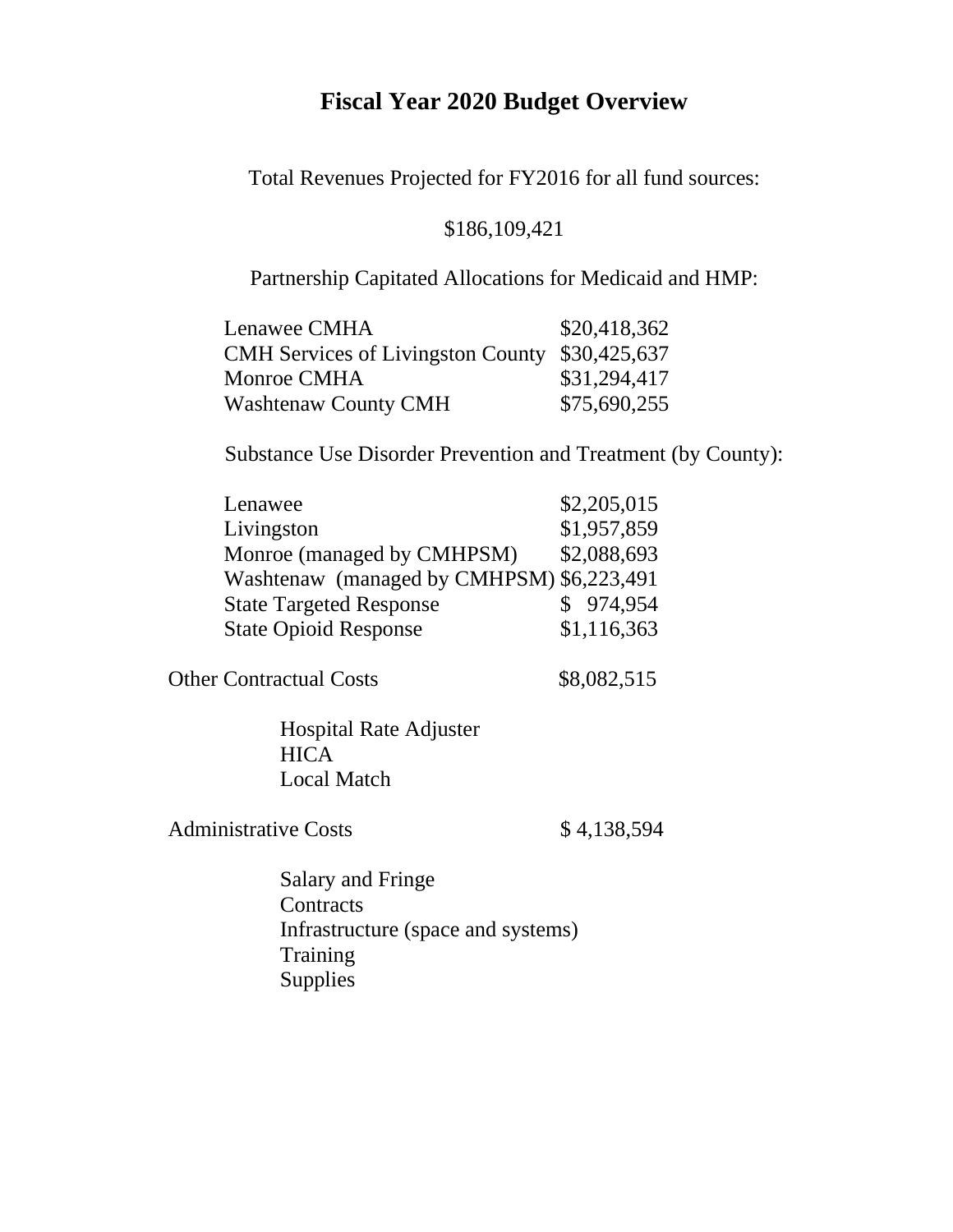# **Community Mental Health Partnership of Southeast Michigan FY 2020 Preliminary Revenue Budget**

|                                      | <b>FY18</b>   | <b>FY19</b>       | Preliminary        |                   |                |
|--------------------------------------|---------------|-------------------|--------------------|-------------------|----------------|
|                                      | Final         | Final             | <b>FY20</b>        | Increase          |                |
|                                      | Actual        | <b>Budget</b>     | <b>Budget</b>      | (Decrease)        |                |
| <b>Operating Revenue</b>             |               |                   |                    |                   |                |
| Medicaid Capitation SP/B3            | 86,162,566    | 90,118,463        | 95,143,183         | 5,024,720         |                |
| <b>Medicaid Capitation HSW</b>       | 40,895,416    | 43,998,199        | 46,803,340         | 2,805,141         |                |
| Performance Based Incentive Pool     | 1,519,195     | 1,499,519         | 1,503,268          | 3,749             |                |
| Medicaid SUD Capitation              | 2,386,207     | 2,427,015         | 2,572,636          | 145,621           |                |
| Healthy Michigan Plan                | 9,512,960     | 12,566,962        | 13,320,980         | 754,018           |                |
| Healthy Michigan Plan SUD            | 4,268,184     | 4,427,786         | 4,693,454          | 265,668           |                |
| Autism                               | 6,810,285     | 9,480,753         | 10,290,788         | 810,035           |                |
| <b>SUD Community Block Grant</b>     | 5,259,303     | 8,762,796         | 5,999,850          | (2,762,946)       | 2              |
| <b>Block Grants</b>                  | 155,098       | 430,000           | 447,733            | 17,733            | $\overline{2}$ |
| SUD PA2 - Cobo Tax Revenue           | 1,515,433     | 1,860,059         | 1,860,059          |                   |                |
| SUD PA2 - Cobo Tax Use of Reserve    |               | 1,564,432         | 1,564,432          |                   |                |
| <b>Local Match</b>                   | 1,577,780     | 1,577,780         | 1,577,780          |                   |                |
| <b>Other Revenue</b>                 | 383,074       | 331,920           | 331,920            |                   |                |
| <b>Risk Shared Corridor - MDHHS</b>  | 7,517,412     | 2,144,353         |                    | (2,144,353)       | 3              |
| <b>Risk Shared Corridor - CMHPSM</b> | 6,986,002     |                   |                    |                   |                |
| <b>Anticipated Medicaid Revenue</b>  |               | 10,295,312        |                    | (10, 295, 312)    | 3              |
| <b>Total Revenue</b>                 | \$174,948,915 | \$<br>191,485,349 | 186,109,423<br>\$. | \$<br>(5,375,926) |                |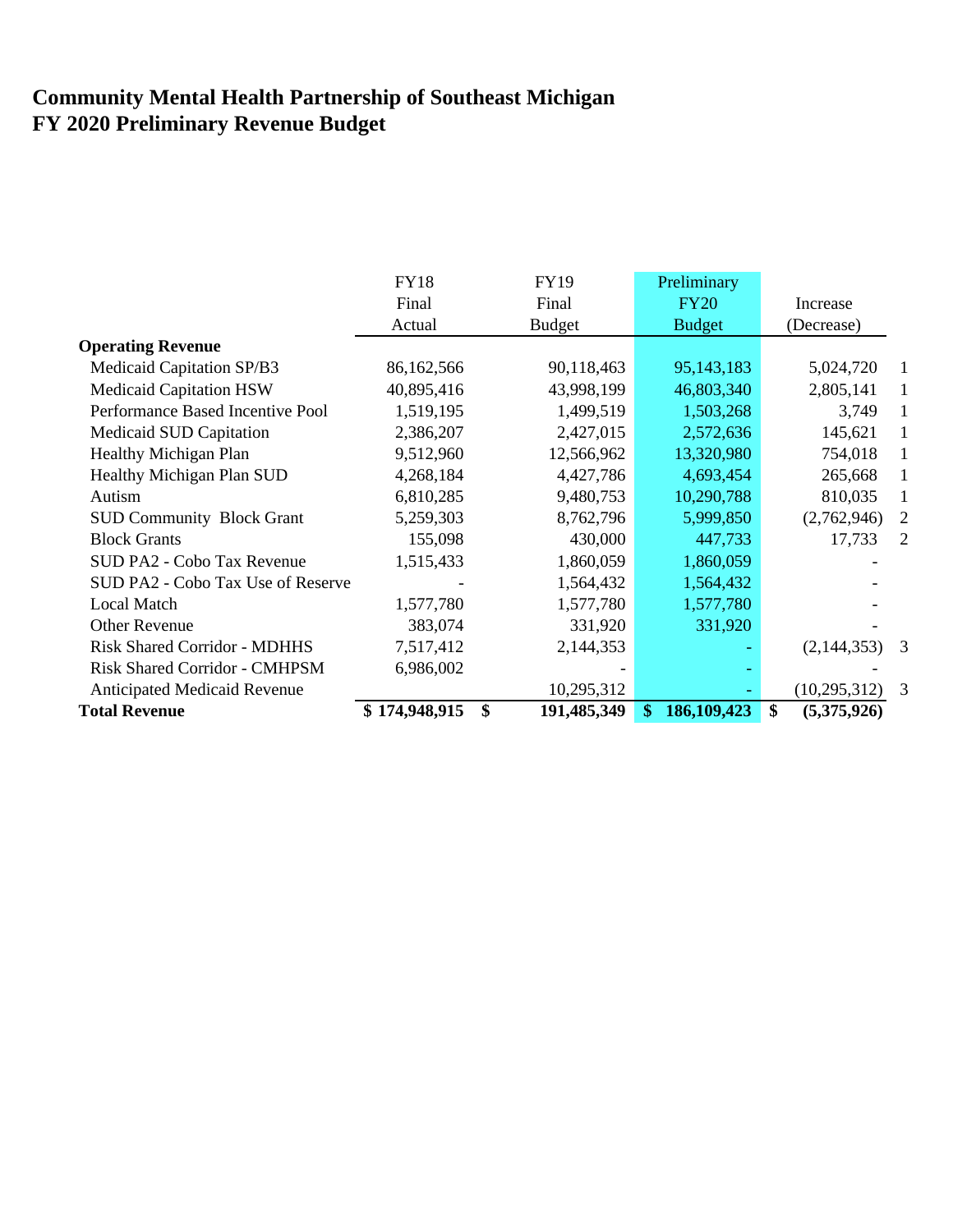# **Community Mental Health Partnership of Southeast Michigan FY 2020 Preliminary Expenditure Budget**

| <b>Funding For CMHSP Partners</b>              |                        |                         |             |                         |             |                 |                 |                          |
|------------------------------------------------|------------------------|-------------------------|-------------|-------------------------|-------------|-----------------|-----------------|--------------------------|
| Lenawee CMHSP                                  | 17,838,829             |                         | 17,142,675  |                         | 20,418,362  |                 | 3,275,687       | $\overline{\mathcal{A}}$ |
| <b>Livingston CMHSP</b>                        | 28,860,789             |                         | 30,018,142  |                         | 30,425,637  |                 | 407,495         | 4                        |
| Monroe CMHSP                                   | 32,290,413             |                         | 33,151,499  |                         | 31,294,417  |                 | (1,857,082)     | $\overline{4}$           |
| <b>Washtenaw CMHSP</b>                         | 78,289,087             |                         | 80,056,896  |                         | 75,690,255  |                 | (4,366,641)     | $\overline{4}$           |
| Total Funding For CMHSP Partners \$157,279,118 |                        | $\overline{\$}$         | 160,369,212 | $\mathbf{\$}$           | 157,828,671 | \$              | (2,540,541)     |                          |
| <b>Funding For SUD Services</b>                |                        |                         |             |                         |             |                 |                 |                          |
| Lenawee County                                 | 1,747,516              |                         | 2,170,015   |                         | 2,195,015   |                 | 25,000          | 2                        |
| <b>Livingston County</b>                       | 2,012,432              |                         | 2,050,825   |                         | 1,957,859   |                 | (92, 965)       | $\overline{2}$           |
| Monroe County                                  | 1,937,478              |                         | 2,208,660   |                         | 2,088,693   |                 | (119,967)       | $\overline{2}$           |
| <b>Washtenaw County</b>                        | 6,841,234              |                         | 7,747,563   |                         | 6,223,491   |                 | (1,524,072)     | $\mathbf{2}$             |
| <b>State Targeted Response</b>                 |                        |                         | 1,767,719   |                         | 974,954     |                 | (792, 765)      | $\overline{2}$           |
| <b>State Opioid Response</b>                   |                        |                         | 1,117,055   |                         | 1,116,363   |                 | (692)           | $\overline{2}$           |
| <b>Total Funding For SUD Services</b>          | 12,538,660             | $\overline{\mathbf{s}}$ | 17,061,837  | $\overline{\mathbf{s}}$ | 14,556,375  | \$              | (2,505,461)     |                          |
| <b>Other Contractual Obligations</b>           |                        |                         |             |                         |             |                 |                 |                          |
| <b>Hospital Rate Adjuster</b>                  | 2,154,909              |                         | 4,819,584   |                         | 4,819,584   |                 |                 |                          |
| Taxes (HICA/USE/IPA)                           | 1,179,255              |                         | 1,685,151   |                         | 1,685,151   |                 |                 |                          |
| <b>Local Match</b>                             | 1,577,780              |                         | 1,577,780   |                         | 1,577,780   |                 |                 |                          |
| <b>Total Other Costs</b>                       | \$<br>4,911,944        | $\boldsymbol{\$}$       | 8,082,515   | $\mathbf{\$}$           | 8,082,515   | $\overline{\$}$ |                 |                          |
| <b>CMHPSM Administrative Costs</b>             |                        |                         |             |                         |             |                 |                 |                          |
| Salary & Fringe                                | 1,933,317              |                         | 2,473,693   |                         | 2,317,605   |                 | (156,088)       | $\overline{5}$           |
| <b>Administrative Contracts</b>                | 1,134,060              |                         | 1,714,002   |                         | 1,536,417   |                 | $(177,585)$ 2,6 |                          |
| <b>Board Expense</b>                           | 2,704                  |                         | 2,750       |                         | 2,750       |                 |                 |                          |
| All Other Costs                                | 131,672                |                         | 281,822     |                         | 281,822     |                 |                 |                          |
| <b>Total Administrative Expense</b>            | \$<br>3,201,753        | \$                      | 4,472,267   | $\$\$                   | 4,138,594   | \$              | (333, 673)      |                          |
| <b>Risk Reserve Provision</b>                  |                        | \$                      | 1,499,519   | \$                      | 1,503,268   |                 | 3,749           | $\tau$                   |
| <b>Total Expense</b>                           | \$177,931,475          | \$                      | 191,485,349 | \$                      | 186,109,423 | \$              | (5,375,926)     |                          |
| <b>Revenues over (under) Expenditures</b>      | \$<br>$(2,982,560)$ \$ |                         |             | \$                      |             | \$              |                 |                          |